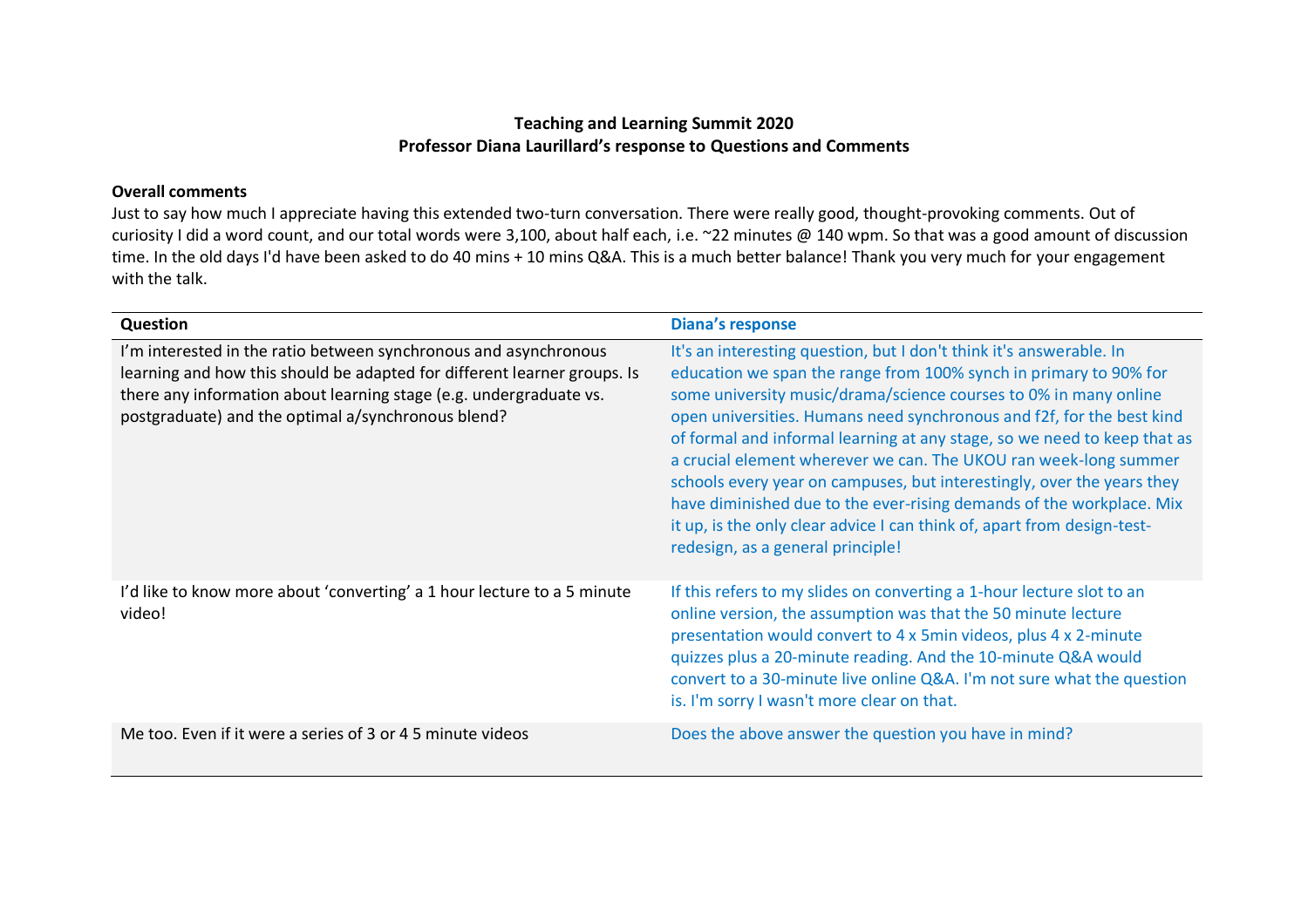I am interested to know how teachers are supported to apply learning design in their practice. It is amazing that the application you introduced could provide a bar chart of time for different activities, and how the active/passive learning could be visualised. Thanks a lot for sharing the knowledge!

What do people think about MOOCs as a platform for professional development?

This workshop has some suggestions to identify which parts of your lecture material are suited to video, and which parts can be done by other online methods: [https://staff.unimelb.edu.au/finearts](https://staff.unimelb.edu.au/finearts-music/teaching-and-learning/teach-anywhere/media-and-documents/Rethinking-your-lecture-slides-handout.pdf)[music/teaching-and-learning/teach-anywhere/media-and](https://staff.unimelb.edu.au/finearts-music/teaching-and-learning/teach-anywhere/media-and-documents/Rethinking-your-lecture-slides-handout.pdf)[documents/Rethinking-your-lecture-slides-handout.pdf](https://staff.unimelb.edu.au/finearts-music/teaching-and-learning/teach-anywhere/media-and-documents/Rethinking-your-lecture-slides-handout.pdf)

This session may give some ideas about converting lectures to short videos... [https://le.unimelb.edu.au/professional-development/designing](https://le.unimelb.edu.au/professional-development/designing-for-learning-with-technology/designing-and-facilitating-online-learning)[for-learning-with-technology/designing-and-facilitating-online-learning](https://le.unimelb.edu.au/professional-development/designing-for-learning-with-technology/designing-and-facilitating-online-learning)

It's funny there are no other such apps for supporting teachers. It's just very simple arithmetic, but remarkably powerful when you're trying to work out how to balance students' learning activities and your own teaching activities against the time available.

We have found it works extremely well when we run them on a social learning platform like FutureLearn, because discussions between professionals can be a rich exchange of ideas and experiences. And professionals do not need personal nurturing in the way that students do, so the mass approach is viable. And as most professional development courses only provide a certificate of attendance, not achievement, MOOCs can cope with that - as well as the achievements measurable through automated testing. And they can reach into places where PD is all bu non-existent. For me, PD is their real strength.

Very good to have this kind of advice available. It's important not to produce 50-minute videos!

**Ditto**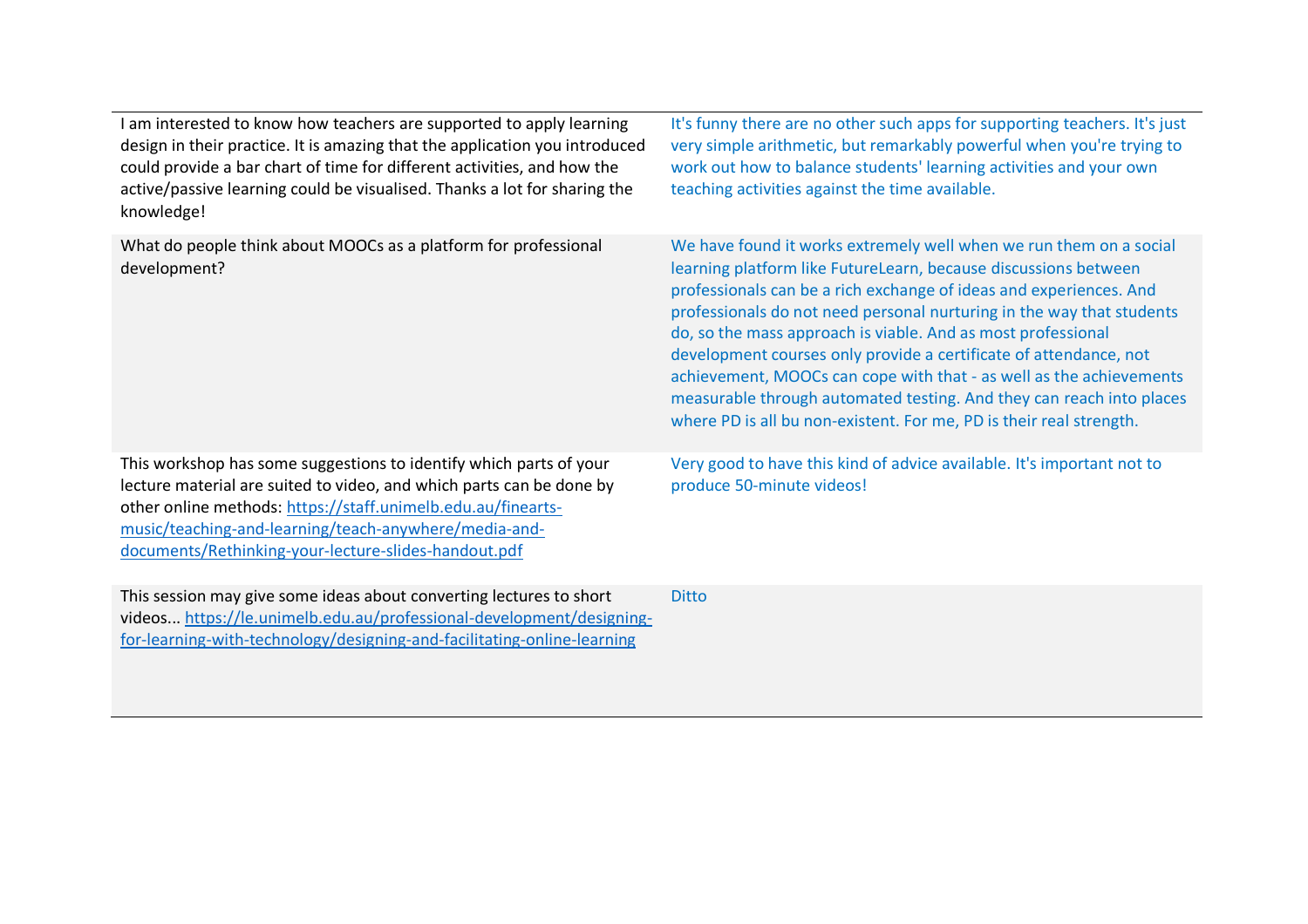Thank you Diana for your interesting presentation. My questions are related to your analysis of cost. It may be true that absolute teaching costs are higher for online learning, but some could argue that the marginal costs of delivery can be significantly lower. Have you considered this, and if so, have the results borne this out? Related to this, how do the fixed costs compare between the two delivery formats? And how does this impact the costs of teaching in your modelling.

Good question, and one I wish people asked more often. Yes the marginal costs are lower, as they are also with conventional methods, but this only comes into effect if you use wholly online courses to increase your student numbers to a cohort size that exceeds the breakeven number. With f2f courses there is a limit to how far you can do that, due to estate size. With online there is no limit on numbers, although there are step changes in the number of teaching support and admin staff you need to do all the variable cost work on per student support. So you can keep increasing your online student numbers until you exceed the slightly higher break-even costs. You may also amortise the cost of the upfront online development over more runs than I illustrated.Good question about fixed vs variable costs too. This is what I was trying to illustrate in those two slides: that the fixed costs of f2f are low, but keep repeating at the same level, the 1-hour slot, whereas although the fixed cost of making 4 videos and quizzes is high to begin with, the repeat costs are very low. (You see what you've sparked! As I said, I wish this question was asked more often!)

It's simple arithmetic, but complex enough that you need a tool to help with this kind of planning. We have one, the 'Course Resource Appraisal Modeller' CRAM [\(http://web.lkldev.ioe.ac.uk/cram/index.html\)](http://web.lkldev.ioe.ac.uk/cram/index.html) - free and downloadable. The website has a guide. It allows you to do this kind of fixed vs variable cost for the two types of course, with different ways of teaching, over 3 runs. And also provides feedback on the nature of the student experience. I hope that will give you some idea of what we can do on this kind of issue - sorry there was no time to discuss properly.

Here is a ref: Kennedy, E., Laurillard, D., Horan, B., & Charlton, P. (2015). Making meaningful decisions about time, workload and pedagogy in the digital age: the Course Resource Appraisal Model. Distance education, 36(2), 177-195.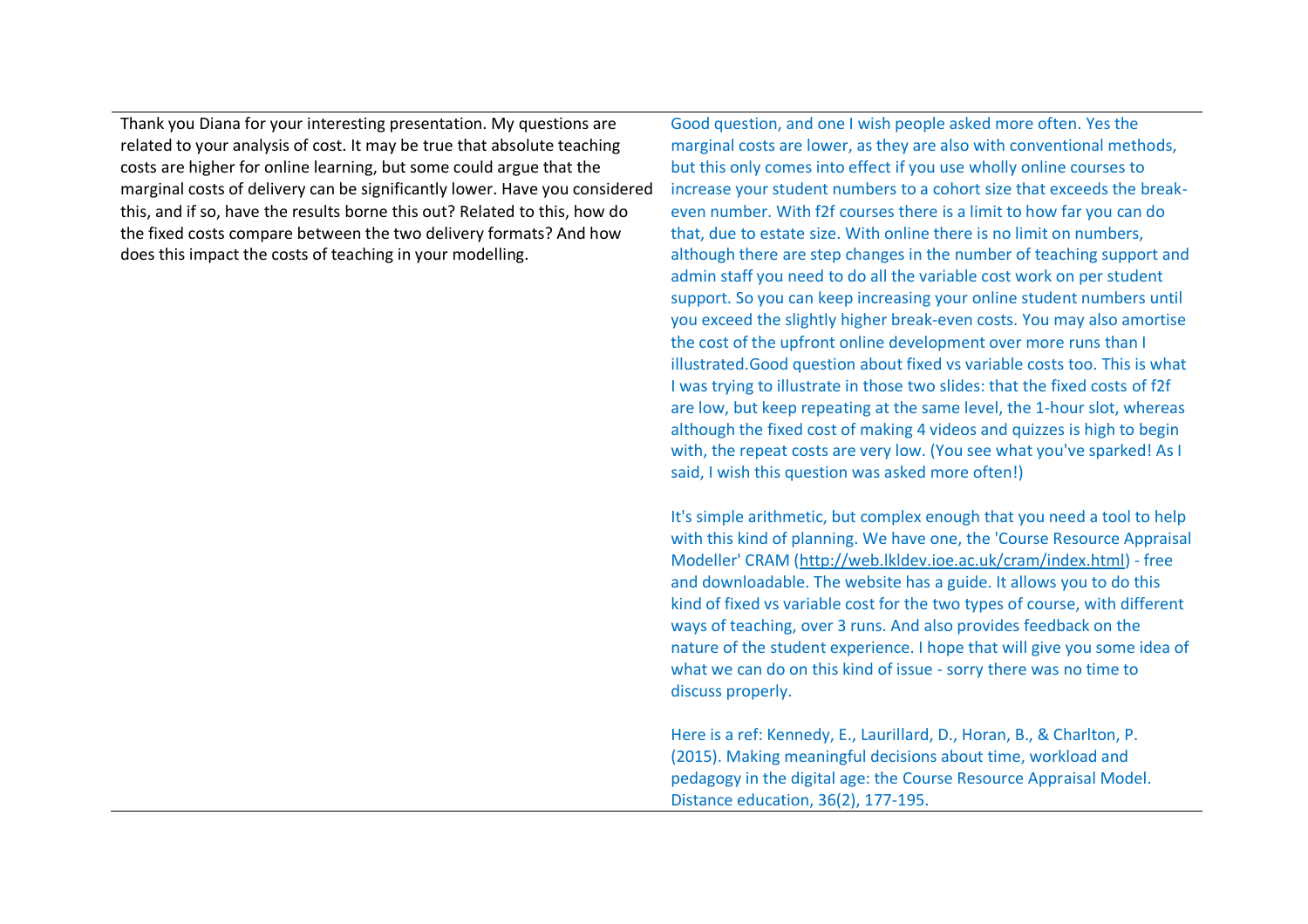For Diana - Many thanks for a terrific presentation. It is fascinating to see the translation of the Conversational Framework to the Learning Designer website and tool. It is wonderful that teachers are able to share the models that are being developed. I wonder if analysis and research is being undertaken by investigating the models that are developed using the tool…? Are there things that can be learned about models that may relate to different subject types or discipline areas?

Yes, it's been interesting to look at that. We got part way into analysing the patterns, but the development of the system itself took a lot of the time - it was surprisingly ground breaking in its technicalities. We ran some online events to collect and share designs, and used that material to start looking at patterns, and how to identify them. The AI folk on the team were keen to be able to spot a pattern and offer a similar one. But I felt the more interesting idea would be to use the defined learning outcome to say - here's an alternative way of achieving that. But there's no role for AI there, so not interesting to investigate. A multidisciplinary research team has to make compromises, unfortunately! But part of the event was to do peer reviews of designs, and this began to yield some interesting pedagogic principles in the way reviewers argued their case for why a design did not meet the criteria or how it could be improved. Then the funding ran out.

Now there's another opportunity, with the new Blended and Online Learning Design course starting soon on FutureLearn, which is designed to collect more peer reviewed designs. Demonstrating the feasibility of that is part of the research - do teachers build on the work of others, as we do in science and scholarship? Certainly we can show they can borrow pedagogies from other disciplines, but so many prefer to start from scratch - that's what we do in teaching!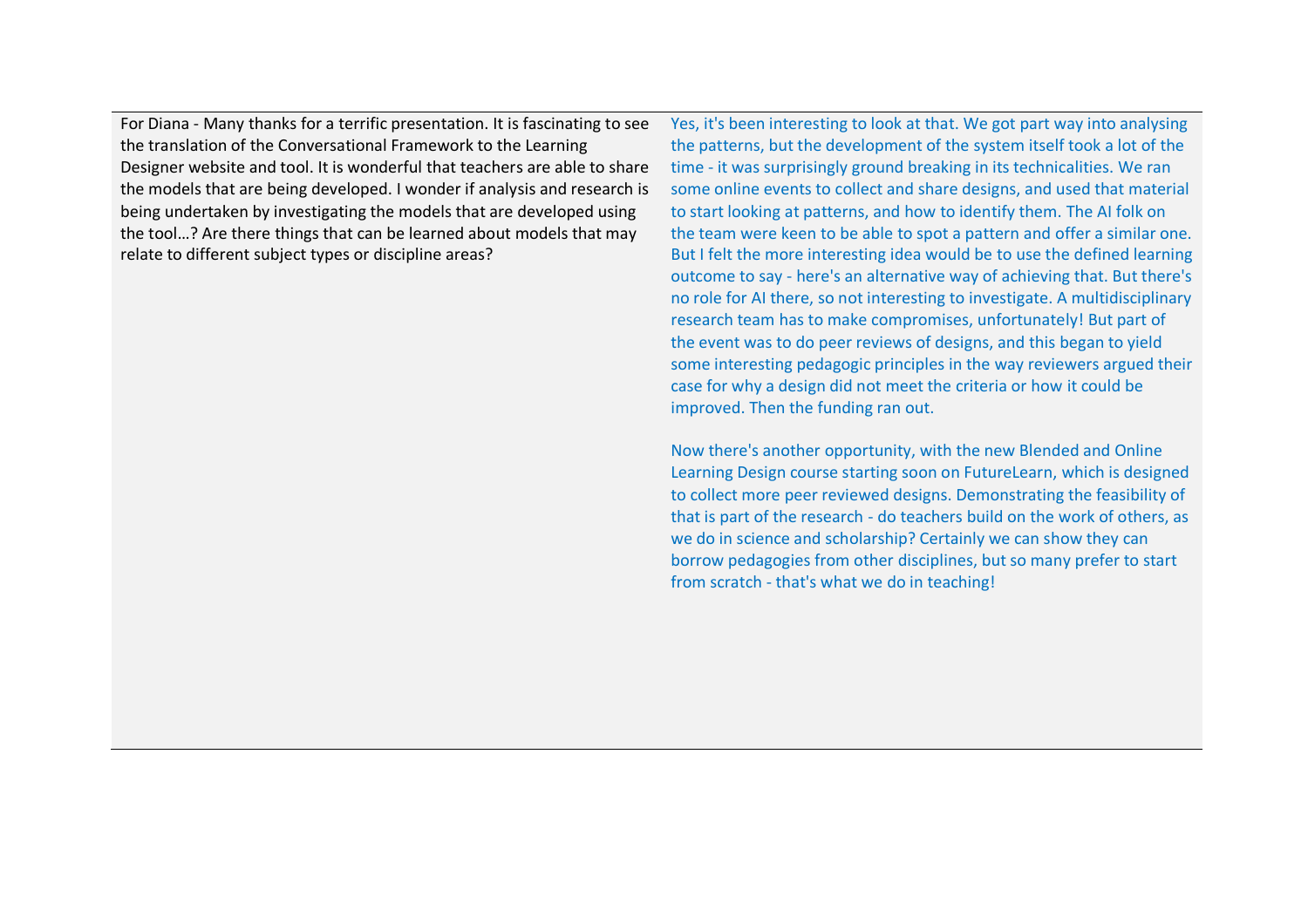| @gregor and panel yes, let's talk culture! What are some tangible<br>ideas/strategies to get academics to share designs, talk about their<br>teaching, be collegial with materials and resources? Do we need a<br>platform? Do we need a champion in each faculty? Do we need some<br>more stringent design inspirations that are quintessentially "unimelb" (or<br>custom to discipline/schools)? | This is what we're hoping to do in the new Blended and Online Learning<br>Design course starting soon on FutureLearn, which is designed to<br>support teachers sharing designs across discipline areas and even age<br>groups. After all we share a lot of pedagogies across all areas and<br>sectors - books, lectures, small group teaching, discussion groups or<br>seminars, practical sessions, individual and joint projectsthe details of<br>those approaches expressed in the Learning Designer are also<br>remarkably similar, so that a specific design has quite few topic words -<br>most are about the pedagogy, advising students on what to do. It would<br>be wonderful if you could join us on that course - which I refer to as<br>really a Massive Open Online Collaboration! |
|----------------------------------------------------------------------------------------------------------------------------------------------------------------------------------------------------------------------------------------------------------------------------------------------------------------------------------------------------------------------------------------------------|--------------------------------------------------------------------------------------------------------------------------------------------------------------------------------------------------------------------------------------------------------------------------------------------------------------------------------------------------------------------------------------------------------------------------------------------------------------------------------------------------------------------------------------------------------------------------------------------------------------------------------------------------------------------------------------------------------------------------------------------------------------------------------------------------|
| The ABC workshop is a rapid curriculum development version of the<br>Learner Designer                                                                                                                                                                                                                                                                                                              | One important difference is that the ABC is done with paper and<br>stickies, so what you create is a large piece of cardboard rolled up in<br>your office - the thinking done is its main legacy - and that's important.<br>It's a good prior stage to go through. But the Learning Designer creates<br>a digital object that is permanent, and can be edited, updated, adapted<br>and shared. And it gives you feedback. Also the ABC focuses at<br>curriculum level, not session level. So the two are quite different and<br>complementary.                                                                                                                                                                                                                                                   |
| I agree with Gregor about opening the 'closed door' teaching to our<br>colleagues. It would be a great idea if the next Teaching and Learning<br>Summit (or other event of similar nature) brings experiences of the<br>teachers/lecturers, their best practice and the challenges they met (what<br>works, what maybe working, and what does not work).                                           | Good argument - enabling the discovery of new knowledge about<br>teaching and learning to be a collaborative process, where the teaching<br>equivalent of the journal article is something like a learning design -<br>enabling us to build on each other's best ideas. Making 'teaching a<br>design science'.                                                                                                                                                                                                                                                                                                                                                                                                                                                                                   |
| Re: cost and time. I believe this is moot. Many academics will only see<br>the reward/payoff next semester ongoing. Many of the assets and<br>designs they have prepared this year can be re-used with minor tweaks<br>and adjustments ongoing. It gets easier! Design as a science is iterative<br>(and efficient over time)                                                                      | Yes!, exactly, I agree with that. But that upfront increase in the<br>workload means that universities and departments have to be prepared<br>for this very different distribution of teacher time. See discussions<br>above.                                                                                                                                                                                                                                                                                                                                                                                                                                                                                                                                                                    |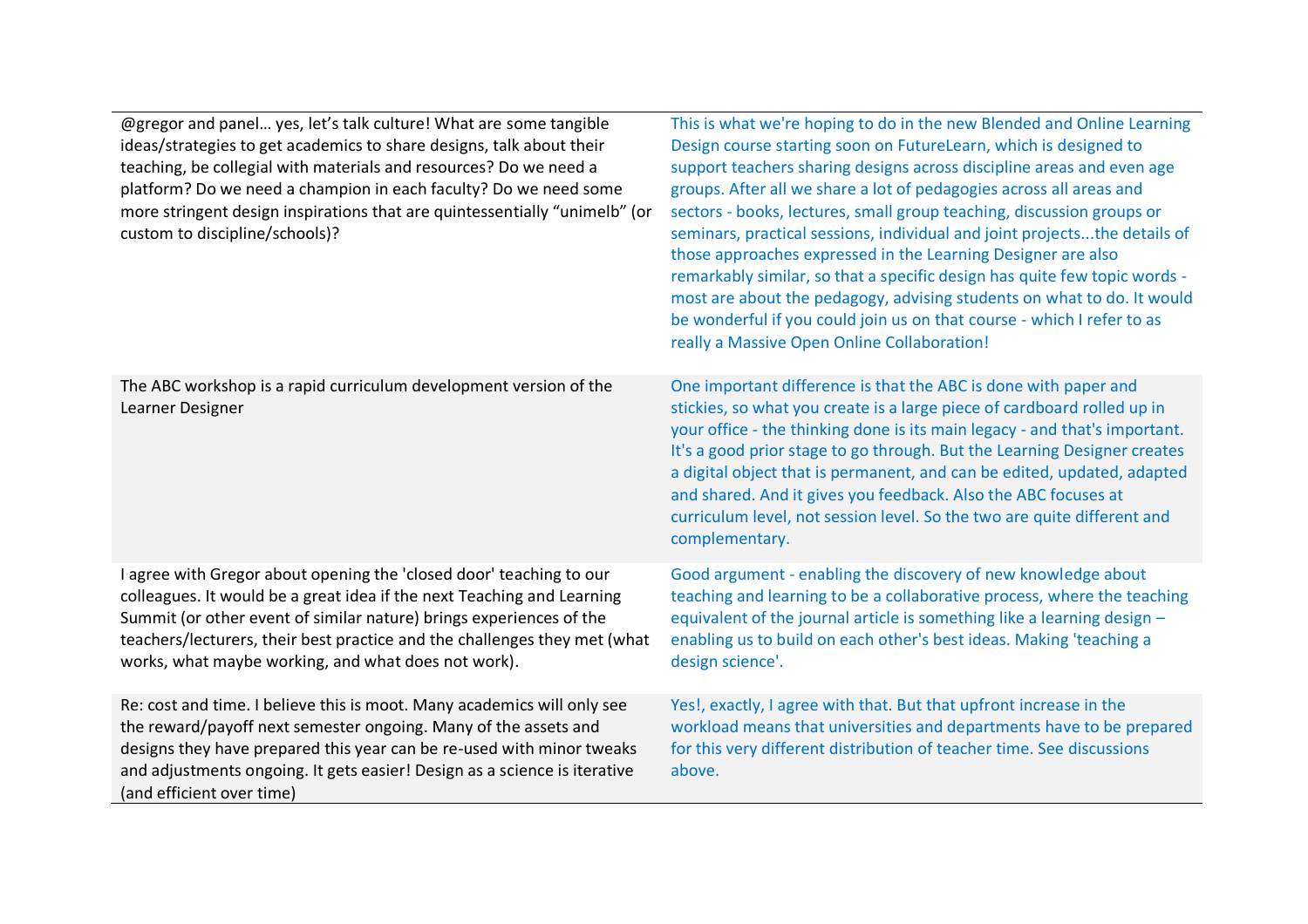| My experience has been that students feel that transitioning from a<br>straight up didactic lecture into an online and blended learning<br>experience, they (students) complain about workload. They (students)<br>feel that the expectation to work at home is more work than sitting in a<br>lecture theatre. | We do have to recognise that students need guidance for the work they<br>do at home, and it's right that we convert a 50 min lecture into a series<br>of short lectures with exercises. Too many would not watch a 50 min<br>lecture on their laptop at home. In that sense it is more work - but that<br>translates into more learning. They cannot learn enough through simple<br>absorption.                                                                                                                                                                                                                                                                                                                                                                                        |
|-----------------------------------------------------------------------------------------------------------------------------------------------------------------------------------------------------------------------------------------------------------------------------------------------------------------|----------------------------------------------------------------------------------------------------------------------------------------------------------------------------------------------------------------------------------------------------------------------------------------------------------------------------------------------------------------------------------------------------------------------------------------------------------------------------------------------------------------------------------------------------------------------------------------------------------------------------------------------------------------------------------------------------------------------------------------------------------------------------------------|
| I would be interested to see how Diana's time allocations would work out<br>for her learner design model. I think the conversational model is great for<br>helping us think about different T&L activities, but I am not sure about<br>the learner design software.                                             | Please see the discussion above on workload issues. The CRAM<br>modeller is good for working out how much teaching time you have for<br>the different types of teaching in your course, but does not get into the<br>detail of the pedagogy, only in broad outline. The Learning Designer<br>tool is complementary, and would follow on from that, as you begin to<br>work on the detail of how you and your students spend your time<br>during, say, a week of study on your course. In both cases, the decisions<br>are entirely yours, but both tools support the thinking and design<br>processes you have to go through. There are no rules about how you<br>plan the teaching time you're allotted, but it's useful to have the<br>opportunity to think through how to spend it. |
| I agree so much with how sharing and learning from each other is vital!<br>How can we create a feeling of "safety" around this - and a willingness to<br>be "vulnerable"? that breaks away from any perception of this being<br>similar to an SES?                                                              | This is what all academics do in their research. We are respectful of<br>each other's work and contributions even in the process of rejecting a<br>journal article. We are nowhere near that kind of knowledgeable level<br>of what makes a good learning design as yet - we need much more<br>work as a teaching community before we get to that point. So actually I<br>suspect we would generally be less vulnerable in sharing teaching ideas.<br>We are peers, building on each other's work. Our problem with it is<br>cultural - we're not used to exposing our teaching to our peers! But if<br>we are to build knowledge and make progress, we just have to get over<br>that.                                                                                                 |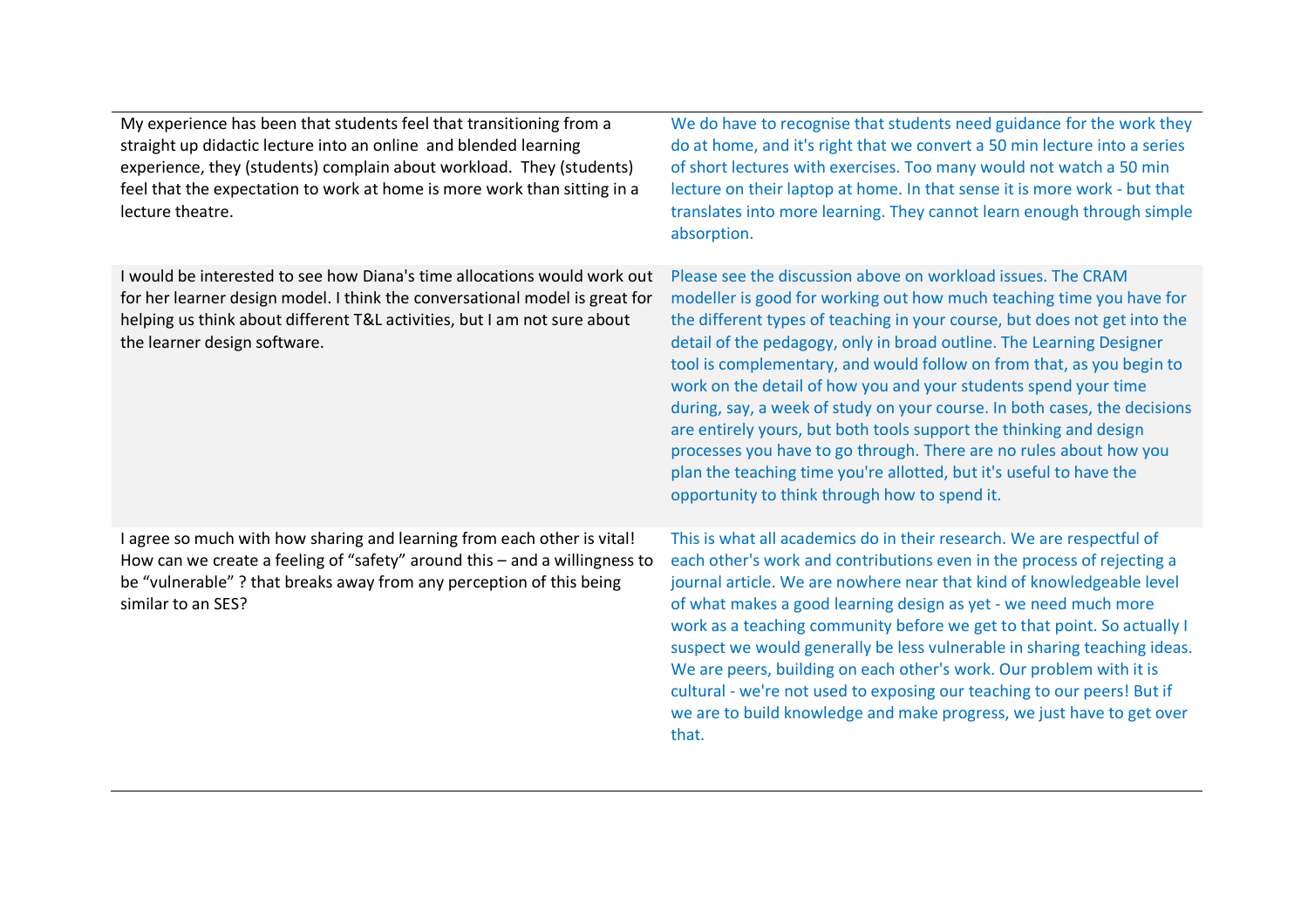| Diana presented the Learning Designer tool as a teaching quality<br>optimisation tool. It certainly helps to visualise and understand the<br>different types of touch points and teaching and learning methods but I<br>don't see how it optimises quality. I fear that this tool might be used to<br>try to get nicer looking pie charts without much regard for optimising<br>teaching quality. | You're absolutely right - that effect definitely happens. In workshops,<br>staff come with their current learning design, put it into the tool and<br>see that it's predominantly turquoise - learning through acquisition.<br>And everyone believes in active learning, so where is it? So they have to<br>start working on making it look prettier - but that does translate into a<br>design that encourages students to be active in their learning. We have<br>to stress that there is no right answer here, but it's a definite<br>improvement in the way they think about their teaching more from the<br>student's point of view. But I agree that 'optimising' is a stretch - we<br>can't know that. 'Improving' would be a better word. |
|---------------------------------------------------------------------------------------------------------------------------------------------------------------------------------------------------------------------------------------------------------------------------------------------------------------------------------------------------------------------------------------------------|---------------------------------------------------------------------------------------------------------------------------------------------------------------------------------------------------------------------------------------------------------------------------------------------------------------------------------------------------------------------------------------------------------------------------------------------------------------------------------------------------------------------------------------------------------------------------------------------------------------------------------------------------------------------------------------------------------------------------------------------------|
| Yes I particularly liked the Learning Designer tool's method of showing<br>the proportions of different types of learning activities in a subject.                                                                                                                                                                                                                                                | I'm glad you like that. It's such a simple idea, but does seem to mean a<br>lot to people. That calculation is no doubt going on in teacher's heads<br>to some extent as they plan their students' work, but it's very<br>complicated - we need help with that!                                                                                                                                                                                                                                                                                                                                                                                                                                                                                   |
| Is the Learner Designer 'software/site' a shortcut to avoid T&L<br>professional development and the time investment required?                                                                                                                                                                                                                                                                     | That would be an odd thing to do with it. We use it in TPD workshops<br>and courses, and then it can persist into teachers' practice beyond the<br>TPD. Unfortunately we don't require any $TPD - a$ small minority actually<br>do it. It's not as though HE teachers have to fill a quota of TPD hours<br>anyway, at least where we are. So I rather doubt this would happen,<br>but perhaps some people may use it that way.                                                                                                                                                                                                                                                                                                                    |
| it would be a good conversation starter and a thought-provoking way to<br>rethink one's teaching practice and learning design.                                                                                                                                                                                                                                                                    | Yes it can certainly work well in that way as part of a workshop.                                                                                                                                                                                                                                                                                                                                                                                                                                                                                                                                                                                                                                                                                 |
| Myth: Online teaching and learning is simply an acute adjustment,<br>something for this pandemic moment. Fact: Those that consider this as                                                                                                                                                                                                                                                        | Well said. It has never been on a par with research, especially not in top<br>universities, despite various warm words being said. But this is a great                                                                                                                                                                                                                                                                                                                                                                                                                                                                                                                                                                                            |

long term opportunity, and invest in time to work on designs and materials and new delivery approaches will fare much better in the long term (as will our institution). PD has a stigma and stink, but let's promote

universities, despite various warm words being said. But this is a great opportunity to see the new developments and innovation in teaching as mission to build up our knowledge and expertise, by using as a model